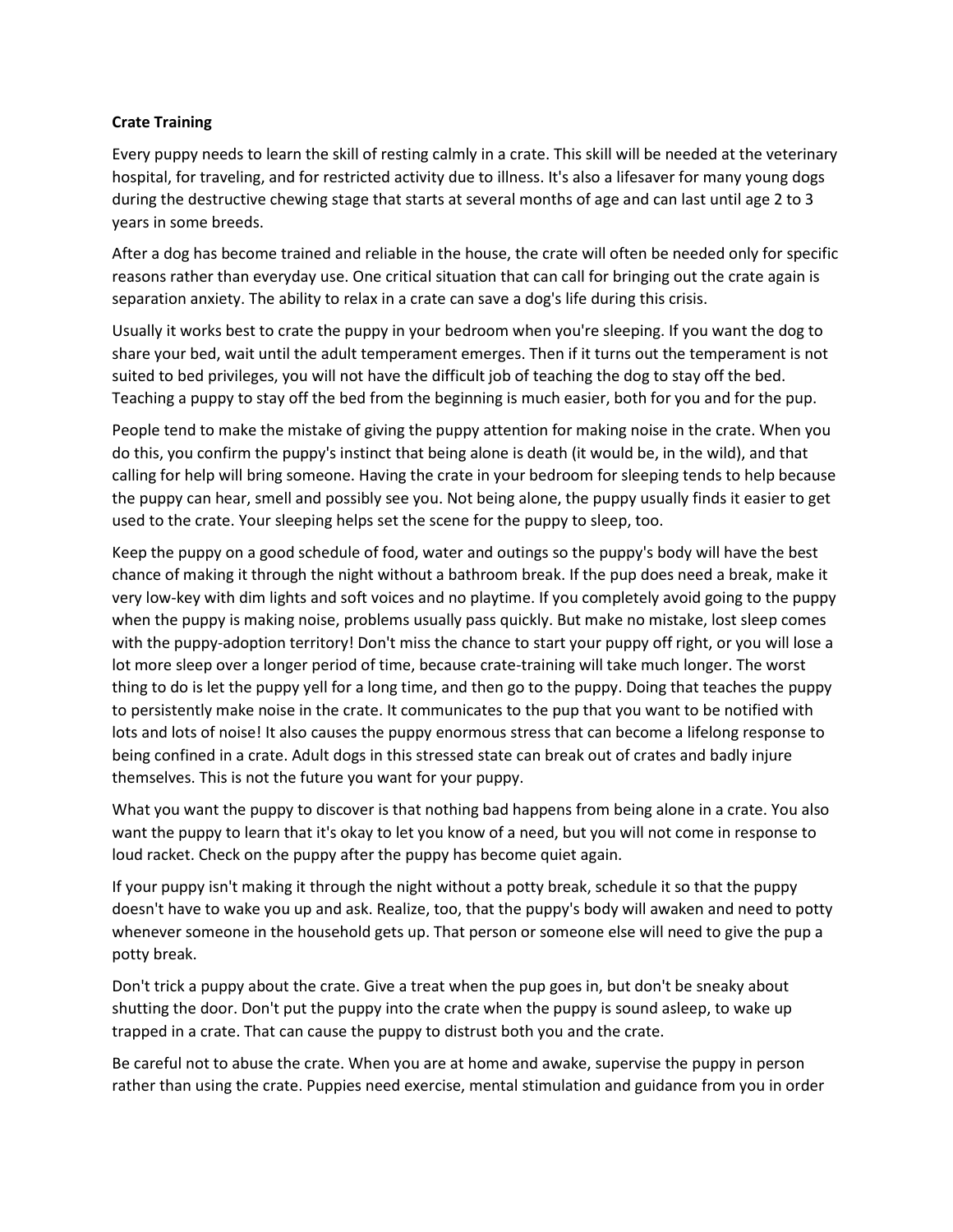to grow up healthy and happy. Too much crate time is not humane. Puppies sleep 14 hours a day or so. If the crate time is scheduled so the pup can use it for sleeping, that's ideal.

Make the crate a pleasant place to rest. A few safe chew toys and a treat can help the puppy relax and drift off to dreamland. Everyone in the household can sleep better with a crate-trained puppy.

THE CANINE BEHAVIOR SERIES By Kathy Diamond Davis Author and Trainer

#### House Training

### **How long will it take to housetrain my puppy?**

All it requires are a few basic rules to house-train puppies within a short amount of time, sometimes as little as a few days to a few weeks. This does not mean that the puppy will be able to be trusted to wander throughout the home without eliminating. What the puppy should quickly learn is where it should eliminate, and the consequences of eliminating indoors when the owner is supervising. However, anytime your puppy is unsupervised and eliminates indoors, this can further delay successful housetraining since the puppy will have learned that there are alternate indoor elimination areas that can be used without untoward consequence.

The goal of housetraining is to encourage and reinforce desirable elimination. Do not focus on trying to teach your puppy where it is not allowed to eliminate, as there are literally hundreds of locations in your home where your puppy might have to be deterred.

#### **What site should I choose?**

It is advisable to select a site that has an easy and direct access to the outdoors. Puppies may more easily learn where to eliminate if a single location is used. Over time, the location, the substrate (surface underfoot) and the small amounts of residual odor help to establish a more regular habit of returning to the area. If you do not have immediate access to the outdoors (e.g. high rise living) or if your schedule requires that you leave your pet longer than it can control itself, you might need to train your pet to an indoor litter area. If this is your best option, you can follow the same procedures outlined below, but will instead take your pet to its litter area, rather than to the outdoors. Paper training, discussed below, is another option. However, it may be more difficult to train your pet to eliminate at one site (e.g. indoor litter) and also expect it to eliminate in other sites (e.g. outdoors).

#### **How do I housetrain my puppy?**

To housetrain a puppy quickly and efficiently, follow the steps below:

1. Puppies have a strong urge to eliminate after sleeping, playing, feeding and drinking. Take your puppy to its selected elimination area within 30 minutes of each of these activities. In addition, although some puppies can control themselves through the entire night, most puppies need to eliminate every 3 to 4 hours during the daytime. With each passing month, you can expect your puppy to control itself a little longer between elimination times. The puppy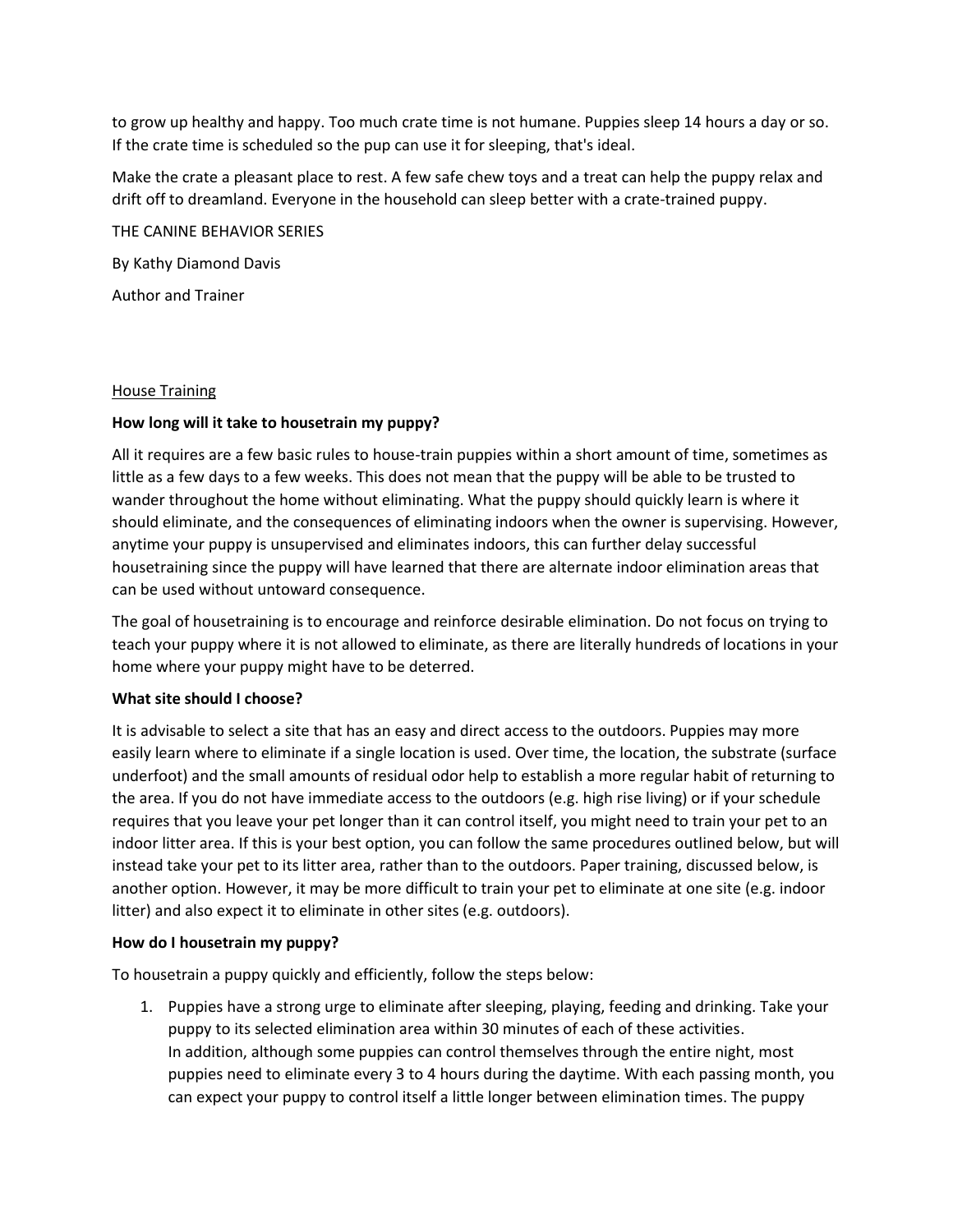should be taken to its elimination area, given a word or two of verbal encouragement (e.g. 'Hurry up') and as soon as elimination is completed, lavishly praised and patted. A few tasty food treats can also be given the first few times the puppy eliminates in the right spot, and then intermittently thereafter. This teaches the puppy the proper place to eliminate, and that elimination in that location is associated with rewards. Some puppies may learn to eliminate when they hear the cue words ('Hurry up').

- 2. If you take your puppy to the elimination site and your puppy is only interested in playing and investigating the environment, take the puppy indoors after about 10 minutes and strictly supervise him until you can try again, approximately each half hour. Always accompany your puppy outdoors so that you can be certain that it has eliminated. When you first start house training, be certain to reward elimination immediately upon completion and not when the puppy comes back indoors.
- 3. When indoors, your puppy must be supervised so that you can see when it needs to eliminate and immediately take it outdoors to its elimination area. One of the best techniques is to leave a remote lead attached. Should pre-elimination signs (circling, squatting, sneaking-off, heading to the door) occur, immediately take the dog to its elimination site, give the cue words, and reward the puppy when it eliminates. If the puppy begins to eliminate indoors you must be supervising so that you can immediately interrupt the behavior, such as with a verbal reprimand or shaker can.

Then take the puppy outdoors to complete elimination at the proper site. Rather than use punishment to deter undesirable elimination, the goal is to train the puppy where to eliminate though supervision and rewards. Watch the puppy closely for signs it needs to eliminate and soon the puppy will learn to exhibit these signs to get your attention that it needs to go outdoors.

4. When you are not available to supervise, the puppy should be confined to its confinement area. Be certain that your puppy has eliminated, and has had sufficient play and exercise before any lengthy confinement. Establish a daily routine that helps your puppy learn when it is time to play, eat, exercise, sleep, and eliminate. If the confinement area is small enough, such as a pen or crate, many puppies will have sufficient control to keep this area clean. This means that when you come to release the puppy from confinement, it must be taken directly to its elimination area. Puppies will generally avoid soiling their crate if they use their crates as a sleeping or play area. However, puppies that are anxious or distressed about being confined to the crate are likely to soil. In addition, if the area is too large the puppy may soil in a portion of the confinement area. If the puppy needs to be left for longer than it can control itself, it should be confined to a small room or pen where paper is spread over the floor for elimination except for a corner that contains the puppy's bed and feeding area. Once the puppy starts to limit its elimination to some selected areas of the paper, unused areas can be taken up. For owners that intend to continue to use paper for training, the puppy should be supervised when released from confinement, and returned to the paper (and reinforced) for elimination.